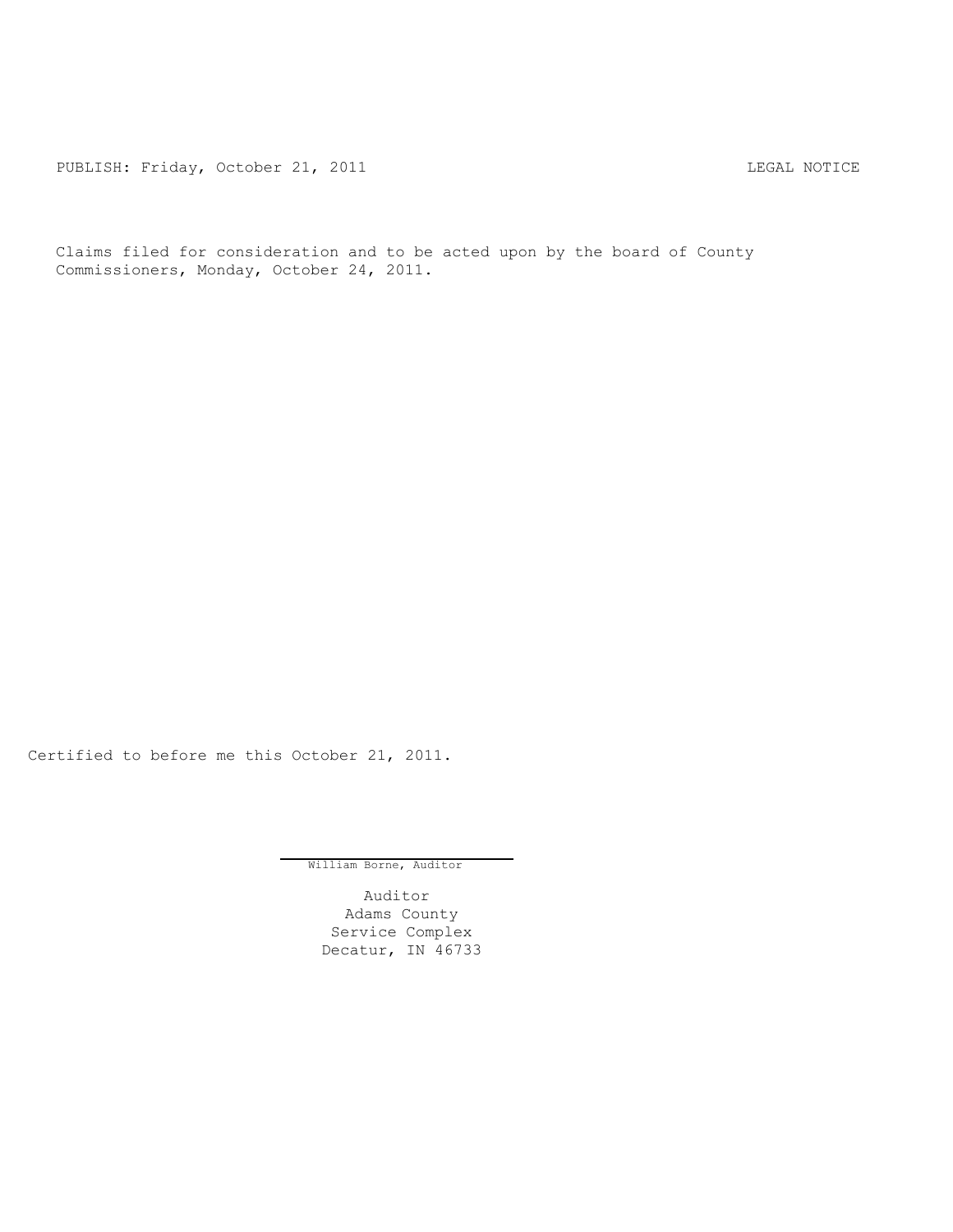

## **Claims Docket for Newspaper Adams County, Indiana**

## For Period: **9/13/2011** to **10/3/2011**

*313 W. Jefferson St. Decatur, IN 46733 (219) 724-2600*

## Date Claims to be Paid: **10/24/2011**

| <b>Vendor</b>                   | Amount     | <b>Vendor</b>                  | <b>Amount</b> |
|---------------------------------|------------|--------------------------------|---------------|
| <b>Adams County Auto Supply</b> | 338.56     | Adams Memorial Hospital        | 322.04        |
| <b>Adams County Treasurer</b>   | 137,985.65 | Allen Business Machines        | 88.88         |
| Indiana Michigan Power          | 11,108.61  | American Planning Associa      | 195.00        |
| Arnold Lumber Company           | 504.51     | Baker And Sons Plumbing &      | 192.00        |
| Berne Tri-Weekly News           | 622.84     | Brown, Blair A.                | 25.00         |
| Hoosier Blue Flame              | 27.50      | <b>BSN</b> Sports              | 322.18        |
| Chet's Pest Control             | 120.00     | Cintas Location #338           | 84.93         |
| City Of Decatur                 | 1,812.86   | Decatur True Value             | 306.83        |
| Complete Printing Service       | 254.00     | Courtesy Ford, Inc.            | 138.89        |
| Craigville Telephone Comp       | 119.00     | Sigworth, Darrell W.           | 30.80         |
| Decatur Daily Democrat          | 1,447.06   | Douglas L. Bauman              | 30.80         |
| Kiess, Duane A.                 | 50.00      | <b>Emergency Radio Service</b> | 24,246.39     |
| Erie Haven                      | 530.10     | <b>Everett Drainage</b>        | 7,952.01      |
| Geneva Police Department        | 56.00      | Gordon Food Service            | 4,592.33      |
| Habel Animal Hospital           | 110.00     | Hall Signs                     | 961.30        |
| Hilty Engine Service            | 1,128.80   | I C O Training Fund            | 16.00         |
| Imaging Office Systems, I       | 2,043.60   | Indiana State Police Trai      | 147.00        |
| <b>Innovative Concepts</b>      | 868.06     | Franz, Jean                    | 35.00         |
| K-Mart                          | 160.98     | Carty, Karen                   | 37.67         |
| Kiess Electric                  | 1,651.31   | Klenk's Sales And Service      | 761.00        |
| Legal Directories Publish       | 7.75       | Lehman Feed Mill               | 108.75        |
| Busse, Louise                   | 20.00      | Meshberger Brothers Stone      | 1,238.63      |
| Minds Eye Graphics              | 358.28     | Monroe Water Department        | 116.71        |
| Moser Motor Sales, Inc.         | 34.92      | Nipsco                         | 1,387.59      |
| Miller, Patrick                 | 425.00     | Portland Motor Parts, Inc      | 198.06        |
| Roto-Rooter                     | 305.00     | Shifferly Dodge                | 22,300.25     |
| Sport Form                      | 6,468.00   | Baumann, Steve                 | 50.00         |
| <b>Stone-Street Quarries</b>    | 669.83     | Smith, Teryl R.                | 7.48          |
| Print Shop                      | 1,374.64   | Top Supply Company             | 114.12        |
| <b>Tractor Supply Company</b>   | 31.27      | Tri-State First Aid            | 48.45         |
| <b>U.S. Postmaster</b>          | 1,008.00   | Underground Pipe & Valve,      | 2,892.60      |
| Victoria Ellis                  | 20.00      | Wal-Mart / GEMB                | 231.39        |
| Welder Services, Inc.           | 44.40      | West Payment Center            | 1,884.00      |
| Witham Toxicology Laboratory    | 1,854.00   | Fred A. Schurger               | 400.75        |
| Cook, Russell E.                | 20.00      | Swiss City Veterinary          | 722.00        |
| National Serv-All #091          | 133.93     | CenturyLink                    | 244.27        |
| Teeple, Gary                    | 20.00      | J. L. Manufacturing & Fab.     | 885.10        |
| Paul Norr                       | 46.73      | Croy Machine & Fabricatio      | 125.35        |
| Indiana Extension Educati       | 361.00     | Tom Magnan                     | 17.52         |
| Jeremy W. Brown                 | 25.00      | Adam T. Miller                 | 50.00         |
| Rekeweg, Shane                  | 20.00      | Myers Furniture                | 868.60        |
| Waste Management                | 268.09     | <b>B</b> Secure Alarm Systems  | 88.00         |
| Don Myers Plumbing              | 876.48     | B & K Hydraulics               | 115.00        |
| <b>Summit City Reporting</b>    | 347.00     | Jackson Oil & Solvents, I      | 71.10         |
| Bob's Locksmith Shop            | 45.50      | Rhonda Kahlert                 | 41.36         |
| C & P Machine                   | 273.45     | Softworks, Inc.                | 1,195.00      |
| Richard Clutter                 | 20.00      | Decatur Ag Center              | 211.15        |
| Goodwin Memorial Chapel         | 500.00     | Public Agency Training Co      | 590.00        |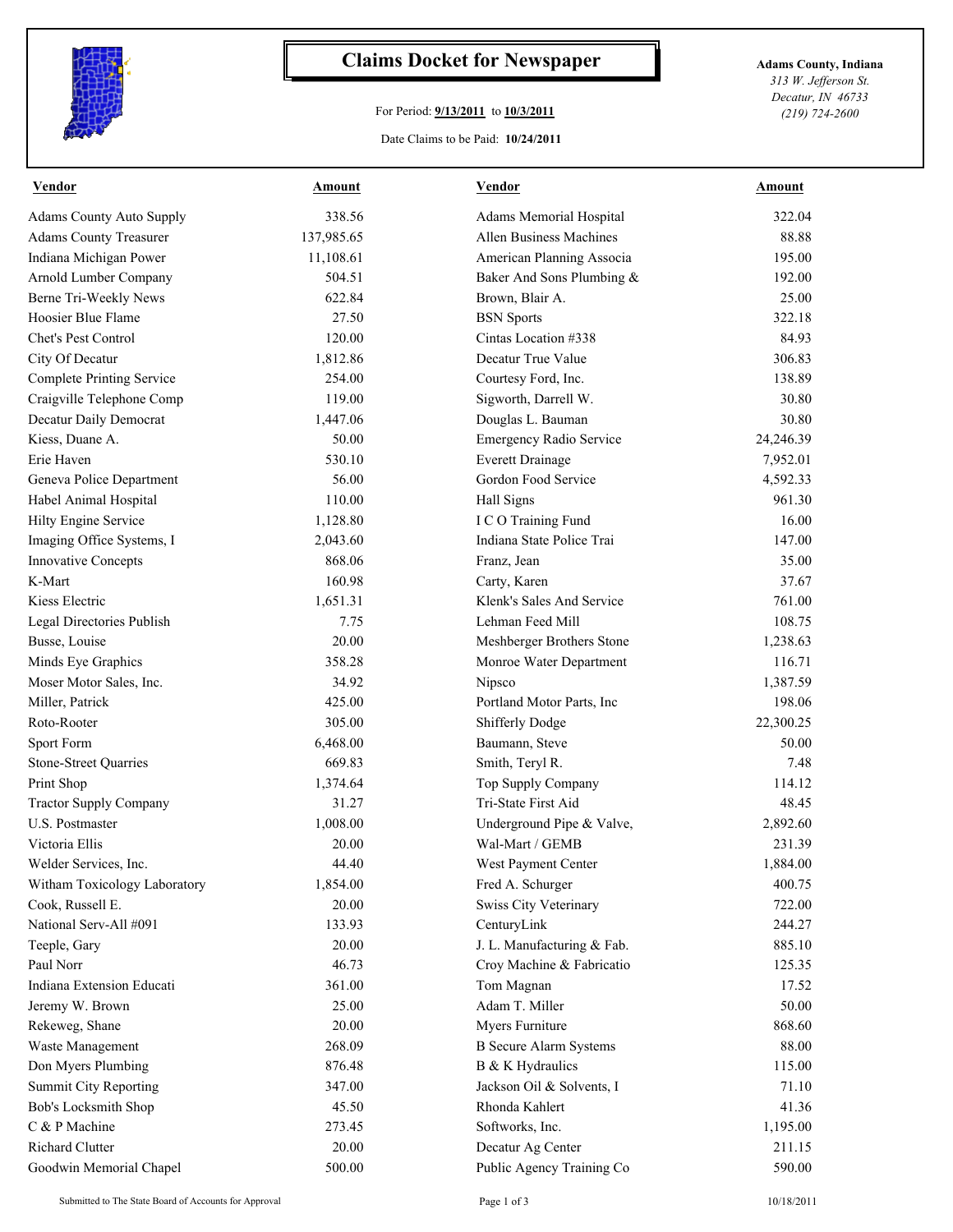| Zurcher Tire, Inc.                  | 452.80    | <b>Adams County Clerk</b>                | 140.00     |
|-------------------------------------|-----------|------------------------------------------|------------|
| Tom Magnan/Special Needs            | 179.23    | Kristina Buckner                         | 19.36      |
| Indiana Dept. Of Workforc           | 229.21    | Hitchcock, James P.                      | 20.00      |
| Arthur J. Booth                     | 20.00     | Sherry Laboratories                      | 200.00     |
| Geraldine Sudduth                   | 51.92     | Benicomp, Inc                            | 114,064.47 |
| Harvest Land Co-op                  | 34,005.90 | Koorsen Fire and Security, Inc.          | 200.00     |
| Wal-Mart                            | 72.19     | Adams County Truck Repair                | 1,943.95   |
| Advanced Imaging Solutions, Inc.    | 506.69    | Piqua Repair                             | 882.11     |
| Indiana University                  | 80.00     | Fastenal Company                         | 93.78      |
| Waymire A. P. S., Inc.              | 346.50    | <b>Indiana Election Division</b>         | 600.00     |
| Michael G. Werling                  | 361.25    | Kim A. Fruechte                          | 20.00      |
| Troyer's                            | 2,451.24  | TV Guide                                 | 90.88      |
| <b>Uricks Trucking</b>              | 1,144.00  | Grainger                                 | 94.68      |
| Larry Weaver                        | 214.28    | Hiram J. Hash & Sons, Inc.               | 125.00     |
| Kids Law                            | 3,246.20  | Jeremy S. Gilbert                        | 65.00      |
| Christopher B. Burke Engineering    | 2,991.00  | Alpine Falls, Inc.                       | 100.32     |
| William Borne                       | 360.00    | Deborah A. Schantz                       | 281.00     |
| Dell Marketing                      | 2,844.05  | Daniel J. Michaels                       | 20.00      |
| Verizon Wireless                    | 878.49    | <b>Stationair's Express</b>              | 531.81     |
| Landon Patterson                    | 212.28    | <b>Talon Compounding Pharmacy</b>        | 179.00     |
| ReusserDesign                       | 75.00     | Matrix Integration                       | 3,685.65   |
| Moore Medical Corporation           | 545.65    | CDW Government, Inc.                     | 1,277.61   |
| <b>Clark Power Services</b>         | 4.33      | <b>First National Bank</b>               | 467.66     |
| Marco Developments, LLC             | 3,150.00  | LBH Chemical & Industrial                | 228.69     |
| Fort Wayne Medical Laboratory       | 36.00     | Carrie Freeman                           | 25.25      |
| Richard F. Thompson                 | 64.24     | Office Depot                             | 319.75     |
| National Association of Counties    | 696.00    | Stan A. Stoppenhagen                     | 20.00      |
| Commonwealth Engineers, Inc.        | 15,878.00 | Decatur Ace Hardware                     | 528.31     |
| WM Imaging Solutions, Inc.          | 30.00     | Michael Ainsworth                        | 2,303.00   |
| Dave Delong General Carpentry       | 490.00    | First Response                           | 119.44     |
| Fort Wayne Spring Service           | 44.58     | O'Reilly Auto Parts                      | 909.12     |
| Phil Eicher                         | 50.00     | Global Gov't/Ed                          | 270.60     |
| Purdue CES Education Fund           | 160.74    | Bleeke Electric, LLC                     | 2,141.00   |
| Central Customer Charges            | 852.31    | Motorola, Inc.                           | 51,236.69  |
| Eric Orr                            | 25.00     | Pro Tech Monitoring, Inc.                | 12,780.02  |
| Magnetic Concepts Corporation       | 499.00    | Ebberts Seed and Chemical                | 1,280.95   |
| Sarah Hyde                          | 30.91     | Indigital Telecom                        | 4,311.88   |
| <b>Hyatt Regency</b>                | 582.66    | GE Capital Information Technology Soluti | 9,427.57   |
| Alicia Bates                        | 125.00    | Timothy R. Taylor                        | 20.00      |
| Asphalt Material, Inc.              | 29,503.71 | Eran Hackman                             | 14.96      |
| Eric Allmon                         | 20.00     | Courtyard Indianapolis at the Capitol    | 197.47     |
| <b>ICADV</b>                        | 185.00    | Medline Industries, Inc.                 | 122.33     |
| Decatur Computer Repair             | 50.00     | IACC                                     | 145.00     |
| Frontier                            | 160.04    | Mediacom, LLC                            | 76.50      |
| Gerber & Company Foods, LLC         | 215.00    | Todd A. Braun                            | 433.00     |
| A. C. Treasurer/ACH                 | 2,336.98  | Sherwin - Williams Paints                | 245.12     |
| John Deere Financial                | 35.59     | Co-State Construction Company            | 58,238.97  |
| D. S. Woods                         | 30.00     | Anne M. Razo                             | 25.00      |
| <b>US Treasury</b>                  | 545.48    | Kenneth A. Robertson                     | 20.00      |
| John A. Crider                      | 20.00     | WISP - Router                            | 463.24     |
| Stoops-Freightliner Quality Trailer | 102.57    | Express Truck Repair, Inc.               | 190.86     |
| Commission on Public Records        | 10.00     | <b>Courtesy Motors</b>                   | 22.12      |
| TKO Graphix, Inc.                   | 177.93    | Rubbermaid Wholesale                     | 178.70     |
| Willa Mae Stuckey                   | 500.00    | <b>Betty Lee Roe</b>                     | 500.00     |
| Heidi Bowman                        | 500.00    | Amish Country Popcorn, Inc.              | 280.00     |
| Sullivan-Brough, Inc.               | 149.25    | Hyatt Place Indianapolis / Keystone      | 156.78     |
| Uniform & Accessories Warehouse     | 1,327.93  | Howie's Window Tinting                   | 275.00     |
|                                     |           |                                          |            |